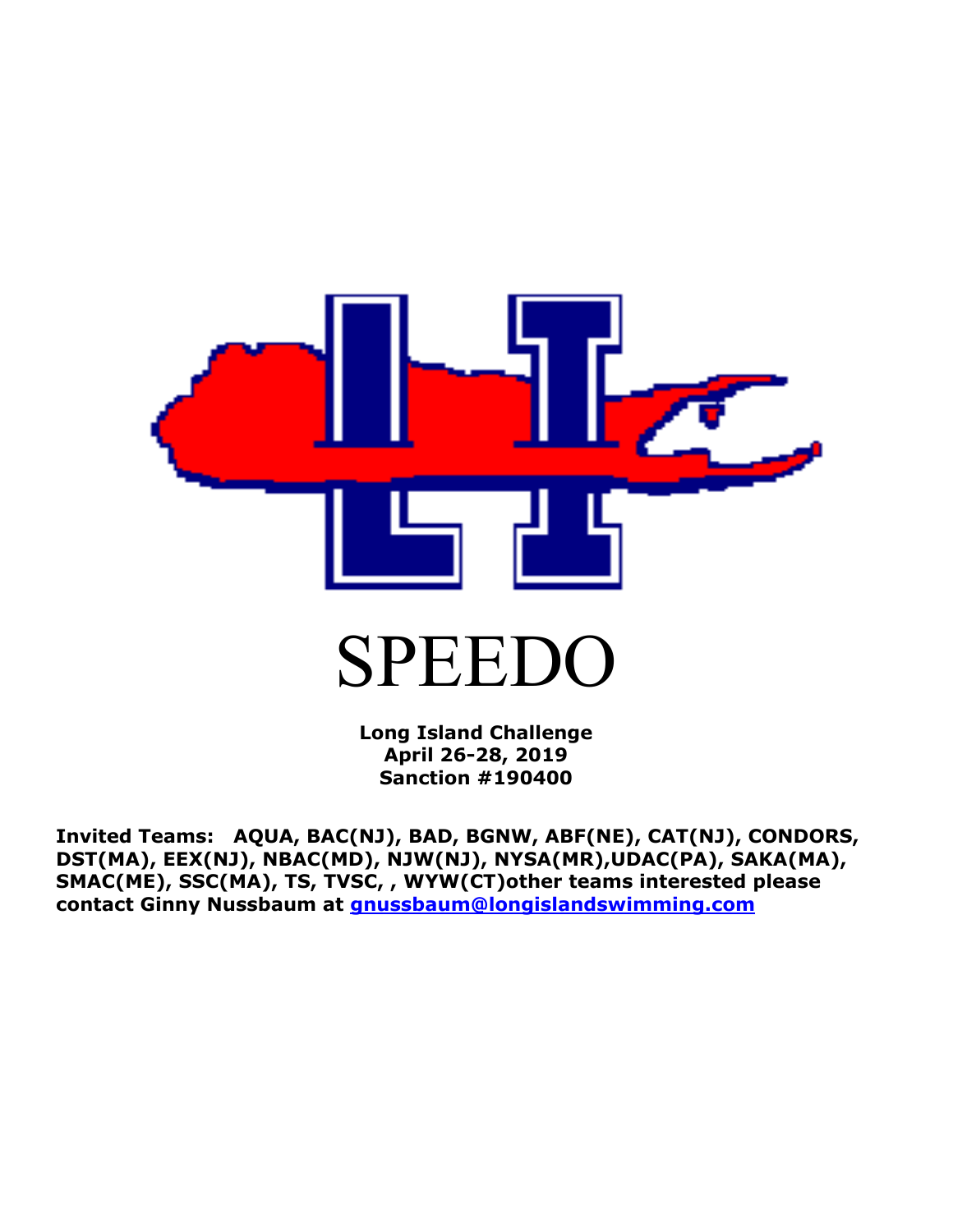## **SPEEDO Long Island Challenge April 26- 28, 2019**

| <b>SANCTION:</b>                     | Held under the sanction of USA Swimming/Metropolitan Swimming, Inc., #190400                                                                                                                                                                                                                                                                                                                                                                                                                                                                                                                                                                                 |
|--------------------------------------|--------------------------------------------------------------------------------------------------------------------------------------------------------------------------------------------------------------------------------------------------------------------------------------------------------------------------------------------------------------------------------------------------------------------------------------------------------------------------------------------------------------------------------------------------------------------------------------------------------------------------------------------------------------|
| <b>LOCATION:</b><br><b>FACILITY:</b> | Nassau County Aquatic Center, Eisenhower Park, East Meadow, NY 11554<br>10 Lane by 50 meter competition pool w/ 2 meter min depth<br>The pool Has Not been certified in accordance with Article 104.2.2C (4)                                                                                                                                                                                                                                                                                                                                                                                                                                                 |
| <b>SESSIONS:</b>                     | Doors to the Pool Deck and to the Spectator Stands Open NO EARLIER THAN 7:15AM – Plan accordingly<br>Session One Timed Finals- Friday April 26 warm-up 4:30pm Start 5:30pm<br>Session Two - Prelims-Saturday April 27 warm-up 7:30am Start 8:30am<br>Session Three - 14& Unders timed finals - Saturday April 27 warm-up 12:30pm Start 1:30pm<br>Session Four - Finals - Saturday April 27 warm-up 5:30pm Start 6:30pm<br>Session Five - Prelims - Sunday April 28 warm-up 7:30am Start 8:30am<br>Session Six – 14& Unders timed finals Sunday April 28 warm-up 12:30pm Start 1:30pm<br>Session Seven - Finals - Sunday April 28 warm-up 5:30pm Start 6:30pm |
| <b>FORMAT:</b>                       | This meet will be run in accordance with 2019 USA Swimming Rules.                                                                                                                                                                                                                                                                                                                                                                                                                                                                                                                                                                                            |
|                                      | All 10&U, 11-12, 13-14 events will be swum as timed finals. Senior events, with the exception of the 800/1500<br>and Relays, will be a trials and finals format, with bonus, consolation and championship finals (fastest 30<br>swimmers from preliminaries) held in the evening session. Teams are limited to 2 entries per relay-event. All<br>relays are timed finals. The top 20 senior relays will be swum at night unless the relays have been checked in<br>as explained below and specified that the relays will be swum only in the morning. All other heats of relays will<br>be run at the end of the preliminary session.                        |
|                                      | The Event will be deck seeded                                                                                                                                                                                                                                                                                                                                                                                                                                                                                                                                                                                                                                |
| <b>ELIGIBILITY:</b>                  | Open to all Invited USA Swimming/Metropolitan Swimming Inc. registered swimmers.<br>All swimmers participating in this meet must be registered by the first day of the meet.<br>Age on April 26, 2019 will determine age for the entire meet.                                                                                                                                                                                                                                                                                                                                                                                                                |
| <b>ENTRIES:</b>                      | All invited swimmers must meet the attached time standards. NT's and Deck entries will not be accepted.<br>Times converted from Short Course times are allowed.<br>Swimmers may compete in a maximum of 3 individual events per day. Swimmers entered in more than three<br>(3) individual events in a preliminary or timed final session who fail to scratch down to this number before the<br>check-in/scratch deadline established for the session will only be eligible to swim in the first three (3) events in<br>the chronological, not event order, for which the swimmer was entered in that session.                                               |
|                                      | Hy-Tek Email entries only/Confirm Entry Receipt: entries.liac@gmail.com<br>Payment to: Leanne Herrera, 750F Stewart Ave., Garden City, NY 11530                                                                                                                                                                                                                                                                                                                                                                                                                                                                                                              |
|                                      | An email confirming receipt of entries will be sent to the address the entries are received from. If the sender<br>does not hear from Leanne within 48 hours your entry has not been received. Please contact Meet Director if<br>you do not receive such a report within 48 hours of your original email.                                                                                                                                                                                                                                                                                                                                                   |
| <b>DEADLINE:</b>                     | Entries must be received by : April 16, 2019                                                                                                                                                                                                                                                                                                                                                                                                                                                                                                                                                                                                                 |
| <b>ENTRY FEE:</b>                    | \$10.00 per individual Senior event; \$15.00 per Relay; \$7.00 per 14&U individual event; \$15.00 athlete<br>surcharge for all athletes<br>Make check payable to: Long Island Swimming<br>Payment must be received by April 26, 2019 for email entries. Payment must be included with all mail entries.<br>Failure to pay entry fees by this deadline could result in teams being barred from the meet.                                                                                                                                                                                                                                                      |
| <b>WARM-UP:</b>                      | General warm up for the first 40 minutes. Sprint lanes and General lanes will be available for the remaining<br>10 minutes.                                                                                                                                                                                                                                                                                                                                                                                                                                                                                                                                  |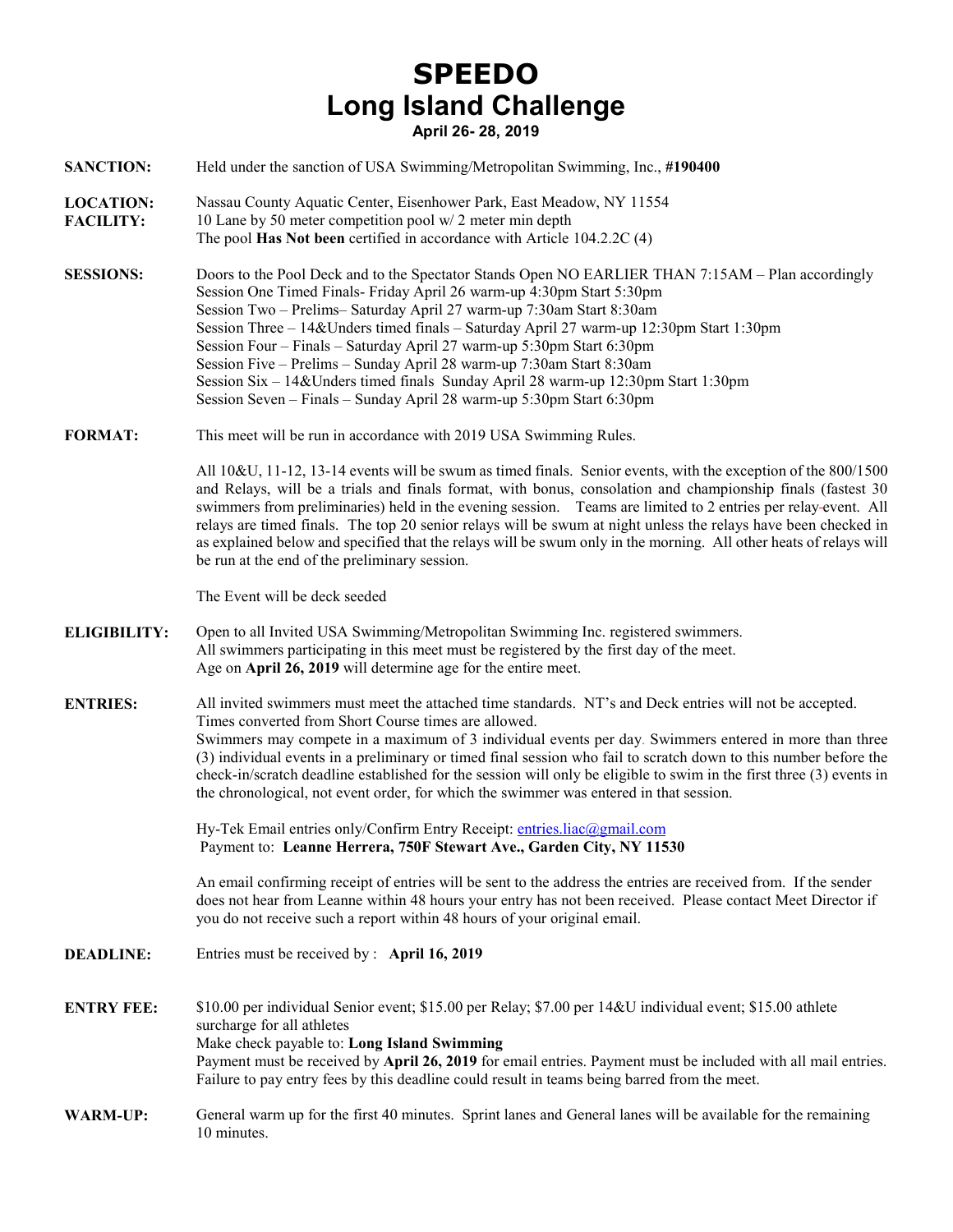| <b>SCRATCHES:</b>                        | Coaches will be given scratch sheets upon check-in for each session. All scratches are due no later than 30<br>minutes prior to the start of the session. Coaches are asked to draw a line through an individual event to<br>indicate clearly that the individual event is a scratch or when an athlete is out of the session completely draw a<br>line through the swimmers name who will not be participating in the session.                                                                                                                                                                                                                                                                                                                                                                                                                                                                       |
|------------------------------------------|-------------------------------------------------------------------------------------------------------------------------------------------------------------------------------------------------------------------------------------------------------------------------------------------------------------------------------------------------------------------------------------------------------------------------------------------------------------------------------------------------------------------------------------------------------------------------------------------------------------------------------------------------------------------------------------------------------------------------------------------------------------------------------------------------------------------------------------------------------------------------------------------------------|
|                                          | There will be positive check in for the 800/1500 free and the relays at the head table. Relays that want to be<br>swum only in the morning sessions must note that on the positive check in sheet not more than a half hour after<br>warm ups end. If more than 20 relays will be swum (after scratches) then those relays that want to swim in the<br>morning will be placed in morning heats. If 20 or fewer relays remain after scratches, all relays will be swum<br>at night.                                                                                                                                                                                                                                                                                                                                                                                                                    |
|                                          | For Senior Finals, the Scratch Rule for Championship Finals, as specified in the Metropolitan Swimming Policy<br>Handbook, will be followed. In addition, a \$50 fine per swimmer will be imposed for those failing to show up<br>for Sunday night finals.                                                                                                                                                                                                                                                                                                                                                                                                                                                                                                                                                                                                                                            |
| <b>COACHES:</b>                          | In accordance with Metropolitan Swimming Inc. Policy, only those coaches who display current, valid USA<br>Swimming credentials will be permitted to act in a coaching capacity at this meet. Coaches who do not possess<br>these credentials will be required to leave the deck area                                                                                                                                                                                                                                                                                                                                                                                                                                                                                                                                                                                                                 |
| <b>SCORING:</b>                          | for the team title will be through 20 places for Senior<br>follows:<br>Scoring<br>events<br>as<br>(24, 20, 19, 18, 17, 16, 15, 14, 13, 12, 11, 9, 8, 7, 6, 5, 4, 3, 2, 1) for individual events<br>and<br>for<br>relay<br>events<br>(48,40,38,36,34,32,30,28,26,24,22,18,16,14,12,10,8,6,4,2). Scoring for the team title will be through 10 places<br>for Age Group Individual events as follows: $(11, 9, 8, 7, 6, 5, 4, 3, 2, \text{ and } 1)$ .                                                                                                                                                                                                                                                                                                                                                                                                                                                   |
| <b>RELAYS:</b>                           | All relays must have the correct four names listed on the relay card in the correct order for that relay to be<br>eligible. Coaches must turn in relay cards no later than 30 minutes prior to the event. All swimmers must be<br>listed in the team's official entry file in order to participate in the meet, including relay only swimmers. It is<br>the coach's responsibility to make sure their relay only swimmers are entered into the meet by the meet entry<br>deadline. Coaches may request an athlete roster to verify. The order of the swimmers and the names may be<br>changed by notifying the timer in the relay lane or the computer desk but must be done prior to the start of the<br>heat. No changes will be made after the relay is swum. See "CHECK-IN and SCRATCHES" above for<br>information on how to indicate that a relay only wants to swim in the morning or at night. |
| <b>AWARDS:</b>                           | $1st - 10th$ place awards will be given to the 12&U athletes. $1st - 3rd$ place awards will be given to the 13-14 and<br>Senior Swimmers.                                                                                                                                                                                                                                                                                                                                                                                                                                                                                                                                                                                                                                                                                                                                                             |
| <b>OFFICIALS:</b>                        | Meet Referee: Rich Brown, mbrown173@icloud.com Meet Admin: Carolyn McNulty<br>Officials wishing to volunteer should contact Meet Referee by April 26, 2019                                                                                                                                                                                                                                                                                                                                                                                                                                                                                                                                                                                                                                                                                                                                            |
| <b>MEET</b><br><b>DIRECTOR:</b>          | Ginny Nussbaum, <i>gnussbaum@longislandswimming.com</i> 516.378.8467 – Questions concerning the meet will<br>only be entertained when communicated via a certified coach on an invited team.                                                                                                                                                                                                                                                                                                                                                                                                                                                                                                                                                                                                                                                                                                          |
| <b>DISABILITY</b><br><b>SWIMMERS:</b>    | Swimmers with disabilities are encouraged to attend. Contact the meet director if you need special<br>consideration.                                                                                                                                                                                                                                                                                                                                                                                                                                                                                                                                                                                                                                                                                                                                                                                  |
|                                          | The athlete (or the athlete's coach) is also responsible for notifying the meet referee of any disability prior to<br>the competition.                                                                                                                                                                                                                                                                                                                                                                                                                                                                                                                                                                                                                                                                                                                                                                |
| <b>AUDIO/VISUAL</b><br><b>STATEMENT:</b> | Use of Audio or visual recording devices, including a cell phone, is not permitted in changing areas, rest<br>rooms, behind the starting blocks or locker rooms.                                                                                                                                                                                                                                                                                                                                                                                                                                                                                                                                                                                                                                                                                                                                      |
| <b>DRONES:</b>                           | "Operation of a drone, or any other flying apparatus, is prohibited over the venue (pools, athlete/coach<br>areas, spectator areas and open ceiling locker rooms) any time athletes, coaches, officials and/or<br>spectators are present."                                                                                                                                                                                                                                                                                                                                                                                                                                                                                                                                                                                                                                                            |
| POLICY:                                  | Any photographer or videographer, who intends to take pictures at a Metropolitan Swimming sanctioned meet,<br>must complete and submit a Photographer Registration Form to the Meet Director before commencing<br>activity. Forms are available on the Metropolitan Swimming website as well as from the Meet Director.                                                                                                                                                                                                                                                                                                                                                                                                                                                                                                                                                                               |
| <b>SAFETY:</b>                           | Metropolitan Safety and Warm-up procedures will be in effect. Marshals will be present throughout warm-ups<br>and competition, and have the authority to remove, with the concurrence of the meet Referee, any swimmer,<br>coach, club, or spectator for failure to follow the safety rules.                                                                                                                                                                                                                                                                                                                                                                                                                                                                                                                                                                                                          |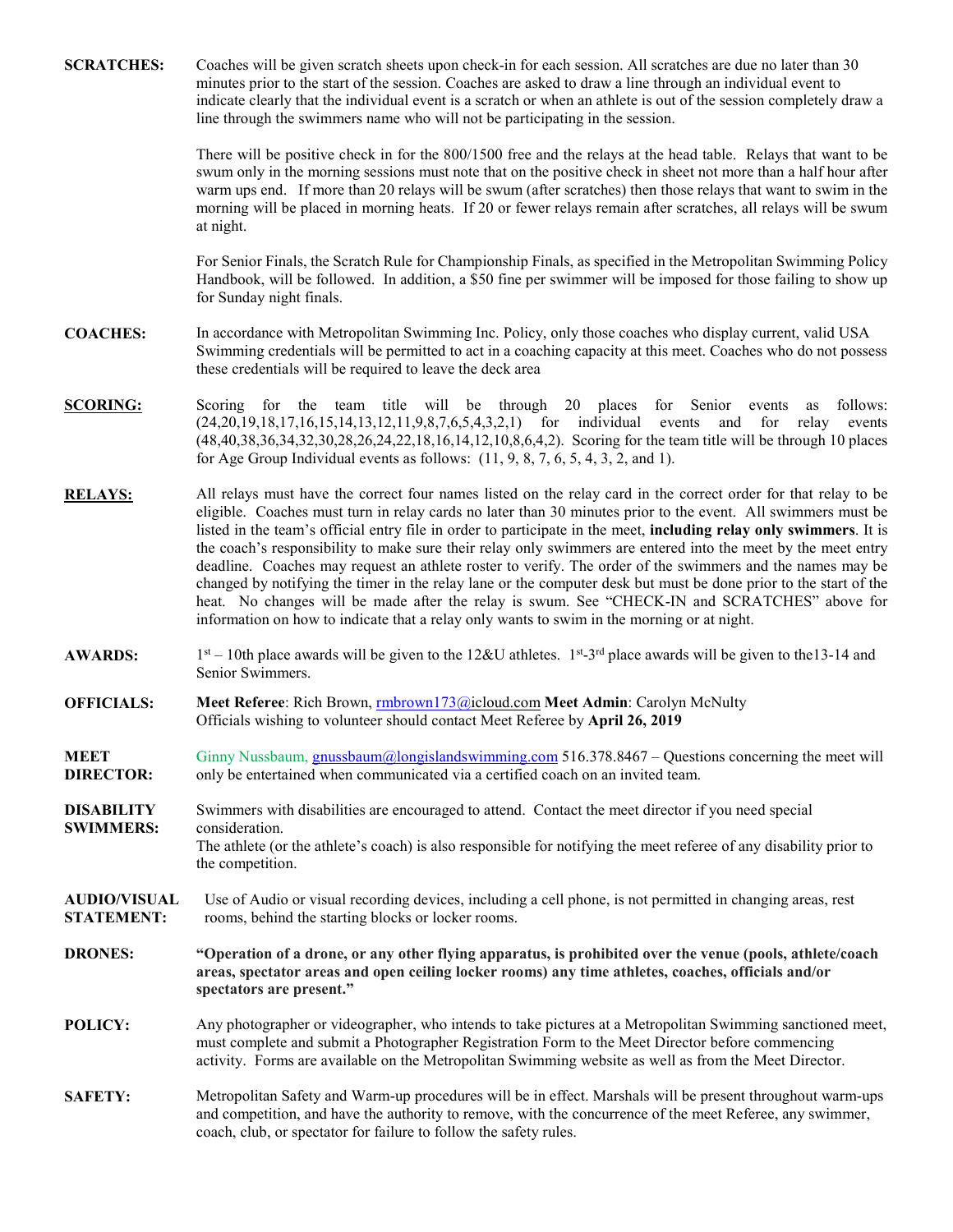|                                 | "Any swimmer entered in the meet must be certified by a USA Swimming member coach as being proficient<br>in performing a racing start or must start each race from within the water. When unaccompanied by a member-<br>coach, it is the responsibility of the swimmer, or the swimmer's legal guardian, to ensure compliance with this<br>requirement" All swimmers must wear footwear upon leaving the pool area.                                                                                                                                                                                                                                                                                                                                                                                                                                                                                          |
|---------------------------------|--------------------------------------------------------------------------------------------------------------------------------------------------------------------------------------------------------------------------------------------------------------------------------------------------------------------------------------------------------------------------------------------------------------------------------------------------------------------------------------------------------------------------------------------------------------------------------------------------------------------------------------------------------------------------------------------------------------------------------------------------------------------------------------------------------------------------------------------------------------------------------------------------------------|
| <b>MEET</b><br><b>DECORUM:</b>  | Each club is requested to handle its own team and discipline problems. Anyone found vandalizing county<br>property; stealing or displacing disorderly conduct will be subject to disqualification, ejection from the meet<br>and possible criminal prosecution.                                                                                                                                                                                                                                                                                                                                                                                                                                                                                                                                                                                                                                              |
| <b>DISCLAIMER:</b>              | Upon acceptance of his/her entries, the participant waives all claims against Nassau County Aquatic Center,<br>Long Island Aquatic Club, Long Island Swimming,, Metropolitan Swimming Inc., USA Swimming Inc.,<br>their agents or representatives for any injury occurring as a result of the meet.<br>It is understood that USA Swimming, Inc. and Metropolitan Swimming, Inc. shall be free from any liabilities<br>or claims for damages arising by reason of injuries to anyone during the conduct of the meet.                                                                                                                                                                                                                                                                                                                                                                                          |
| <b>ADMISSION:</b>               | Tickets should be purchased at http://www.longislandswimming.com/hosted-meets.html<br>\$10.45 per session<br>\$34.00 Senior Session Pass for entry to 2 prelim sessions and 2 final sessions<br>\$45.00 All weekend pass for entry to 2 prelim sessions 2 age group sessions and 2 final sessions.<br><b>At Door Admission:</b><br>\$20.00 per session cash only<br>Programs and heat sheets will be available on Meet Mobile.                                                                                                                                                                                                                                                                                                                                                                                                                                                                               |
| <b>DECK</b><br><b>CHANGING:</b> | Is prohibited                                                                                                                                                                                                                                                                                                                                                                                                                                                                                                                                                                                                                                                                                                                                                                                                                                                                                                |
| <b>MERCHANTS:</b>               | A concession stand is operated by the Nassau County Aquatic Center. No glass will be permitted on the deck.<br>Hobieswim will be available throughout the entire meet                                                                                                                                                                                                                                                                                                                                                                                                                                                                                                                                                                                                                                                                                                                                        |
| <b>PARKING:</b>                 | There is ample parking.                                                                                                                                                                                                                                                                                                                                                                                                                                                                                                                                                                                                                                                                                                                                                                                                                                                                                      |
| <b>DIRECTIONS:</b>              | FROM VERRAZANO NARROWS BRIDGE AND KENNEDY AIRPORT:<br>Follow signs to Belt Parkway/Long Island East. Take Belt Parkway eastbound past Kennedy Airport - after<br>Kennedy Airport stay in the left lane and look for signs to Southern State Parkway East. Take So. State Pkwy<br>East to Meadowbrook Pkwy (northbound) to NY-24 Hempstead Turnpike (exit M4) East. On Hempstead<br>Turnpike go to the left lane and make a left at the first light (Merrick Ave.) At first traffic light make a right.<br>This is the entrance to the pool.<br>FROM WHITESTONE AND THROGS NECK BRIDGES<br>Take Cross Island Parkway South to Exit 29, Grand Central Parkway eastbound. Follow Grand Central Pkwy<br>to Meadowbrook Pkwy southbound (Jones Beach). Get off Meadowbrook Pkwy at NY-24 Hempstead<br>Tpke (exit M4). On Hempstead Turnpike go to the left lane and make a left at the first light (Merrick Ave.) |

At first traffic light make a right. This is the entrance to the pool.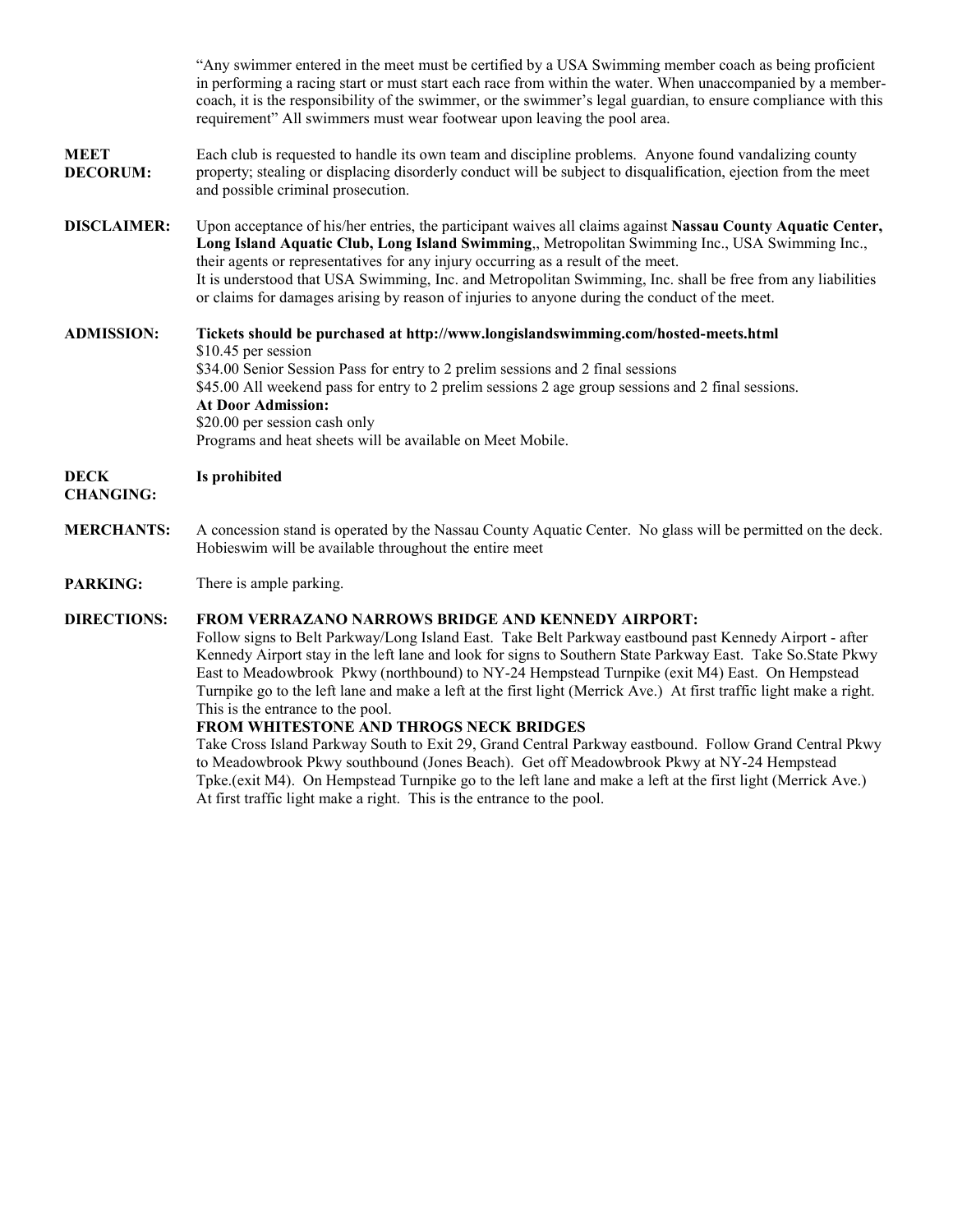

## **Presents The SPEEDO Long Island Challenge April 26-28, 2019**

**To be held at Nassau County Aquatic Center, Eisenhower Park, East Meadow, New York**

| <b>FRIDAY APRIL 26, 2019</b><br>WARM-UP 4:30 PM<br>START 5:30PM |                 | <b>SESSION I</b> | <b>Senior Distance Timed Finals</b> |            |
|-----------------------------------------------------------------|-----------------|------------------|-------------------------------------|------------|
| <b>WOMEN</b>                                                    | <b>STANDARD</b> | <b>EVENT</b>     | <b>STANDARD</b>                     | <b>MEN</b> |
|                                                                 | 9:44.09         | *800 Free        |                                     |            |
|                                                                 |                 | *1500 Free       | 17:37.29                            |            |

**\*800/1500 Free Limited to 4 Heats. The event will be swum fast to slow alternating Women/Men.**

**SESSION II SESSION V**

SATURDAY APRIL 27, 2019<br>**WARM-IP 7:30AM** START 8:30AM **WARM-UP 7:30AM START 8:30AM WARM-UP 7:30AM START 8:30AM**

| WAINFUL 7.JUANI |                                                   | 0.00 AND 0.00 AND | WANNI-UL 7.JUANI - 31 AN I 0.JUANI |     |  |              |                 |                |                 |     |
|-----------------|---------------------------------------------------|-------------------|------------------------------------|-----|--|--------------|-----------------|----------------|-----------------|-----|
| <b>WOMEN</b>    | <b>Standard</b>                                   | <b>SENIOR</b>     | <b>Standard</b>                    | Men |  | <b>WOMEN</b> | <b>Standard</b> | <b>EVENT</b>   | <b>Standard</b> | Men |
|                 |                                                   | <b>EVENTS</b>     |                                    |     |  |              |                 |                |                 |     |
|                 | 2:30.89                                           | <b>200 Fly</b>    | 2:20.59                            | 4   |  | 51           | 1:08.19         | <b>100 Flv</b> | 1:03.79         | 52  |
|                 | 1:10.49                                           | 100 Back          | 105.49                             | 6   |  | 53           | 2:16.39         | 200 Free       | 2:07.29         | 54  |
| 7               | 2:52.49                                           | 200 Breast        | 2:41.89                            | 8   |  | 55           | 1:21.89         | 100 Breast     | 1:14.49         | 56  |
| <b>Q</b>        | 1:05.49                                           | <b>100 Free</b>   | 58.69                              | 10  |  | 57           | 29.69           | 50 Free        | 26.89           | 58  |
| 11              | 2:34.79                                           | <b>200 IM</b>     | 2:22.79                            | 12  |  | 59           | 2:32.89         | 200 Back       | 2:21.99         | 60  |
| 13              | 4:45.19                                           | <b>400 Free</b>   | 4:32.19                            | 14  |  | 61           | 5:26.79         | 400 IM         | 5:03.39         | 62  |
| 15              | NT                                                | *400 Medley       | <b>NT</b>                          | 16  |  | 63           | NT              | *400 Free      | NT              | 64  |
|                 |                                                   | Relay             |                                    |     |  |              |                 | Relay          |                 |     |
|                 | $*T_{21}$ 20 Delays will be some at $F_{22}$ also |                   |                                    |     |  |              |                 |                |                 |     |

**\*Top 20 Relays will be swum at Finals** 

| <b>SESSION III</b><br>14& Under Timed Final |                                        |                     |                 |     | <b>SESSION VI 14&amp;U Timed Final</b> |              |                                        |                |                 |     |
|---------------------------------------------|----------------------------------------|---------------------|-----------------|-----|----------------------------------------|--------------|----------------------------------------|----------------|-----------------|-----|
| <b>SATURDAY April 27, 2019</b>              |                                        |                     |                 |     | SUNDAY April 28, 2019                  |              |                                        |                |                 |     |
|                                             | <b>WARM-UP 12:30PM</b><br>START 1:30PM |                     |                 |     |                                        |              | <b>WARM-UP 12:30PM</b><br>START 1:30PM |                |                 |     |
| <b>WOMEN</b>                                | <b>Standard</b>                        | <b>EVENT</b>        | <b>Standard</b> | Men |                                        | <b>WOMEN</b> | <b>Standard</b>                        | <b>EVENT</b>   | <b>Standard</b> | Men |
| 17                                          | 2:29.29                                | 13-14 200 Free      | 2:21.99         | 18  |                                        | 65           | 2:58.89                                | 11-12 200 IM   | 2:55.89         | 66  |
| 19                                          | 1:21.89                                | 11-12 100 fly       | 1:22.49         | 20  |                                        | 67           | 1:21.19                                | 10&U 100 Free  | 1:20.39         | 68  |
| 21                                          | 2:58.39                                | 10&U 200 Free       | 2:51.89         | 22  |                                        | 69           | 3:10.89                                | 13-14200breast | 2:59.49         | 70  |
| 23                                          | 1:28.19                                | 13-14 100 breast    | 1:21.29         | 24  |                                        | 71           | 35.79                                  | 11-12 50 Fly   | 35.89           | 72  |
| 25                                          | 1:33.79                                | 11-12 100 breast    | 1:31.69         | 26  |                                        | 73           | 41.49                                  | 10&U 50 Fly    | 40.89           | 74  |
| 27                                          | 1:46.49                                | $10&U$ 100 breast   | 1:44.69         | 28  |                                        | 75           | 1:15.69                                | 13-14 100 Fly  | 1:10.39         | 76  |
| 29                                          | 32.19                                  | 13-14 50 free       | 29.49           | 30  |                                        | 77           | 1:23.29                                | 11-12 100 Back | 1:22.39         | 78  |
| 31                                          | 33.39                                  | $11-1250$ free      | 32.49           | 32  |                                        | 79           | 1:34.79                                | 10&U100 Back   | 1:31.69         | 80  |
| 33 <sup>3</sup>                             | 36.29                                  | 10&U 50 free        | 35.69           | 34  |                                        | 81           | 2:50.99                                | 13-14 200 IM   | 2:40.39         | 82  |
| 35 <sub>1</sub>                             | 2:45.69                                | 13-14 200 fly       | 2:36.59         | 36  |                                        | 83           | 2:37.59                                | 11-12 200 Free | 2:33.39         | 84  |
| 37                                          | 38.49                                  | 11-12 50 back       | 37.99           | 38  |                                        | 85           | 1:17.19                                | 13-14 100 back | 1:12.89         | 86  |
| 39                                          | 43.49                                  | 10&U 50 back        | 43.29           | 40  |                                        | 87           | 48.09                                  | 10&U50Breast   | 48.19           | 88  |
| 41                                          | 2:45.59                                | 13-14 200 back      | 2:37.69         | 42  |                                        | 89           | 42.09                                  | 11-1250Breast  | 41.99           | 90  |
| 43                                          | 1:12.89                                | 11-12 100 Free      | 1:10.49         | 44  |                                        | 91           | 1:09.69                                | 13-14 100 Free | 1:05.29         | 92  |
| 45                                          | 3:17.59                                | 10&U 200 IM         | 3:16.89         | 46  |                                        | 93           | 1:37.00                                | 10&U 100 Fly   | 1:37.00         | 94  |
| 47                                          | <b>NT</b>                              | 11-12 200           | NT              | 48  |                                        | 95           | NT                                     | 11-12 200 Free | NT              | 96  |
|                                             |                                        | <b>Medley Relay</b> |                 |     |                                        |              |                                        | Relay          |                 |     |
| 49                                          | NT                                     | 13-14 200           | NT              | 50  |                                        | 97           | NT                                     | 13-14 200 Free | <b>NT</b>       | 98  |
|                                             |                                        | <b>Medley Relay</b> |                 |     |                                        |              |                                        | <b>Relay</b>   |                 |     |